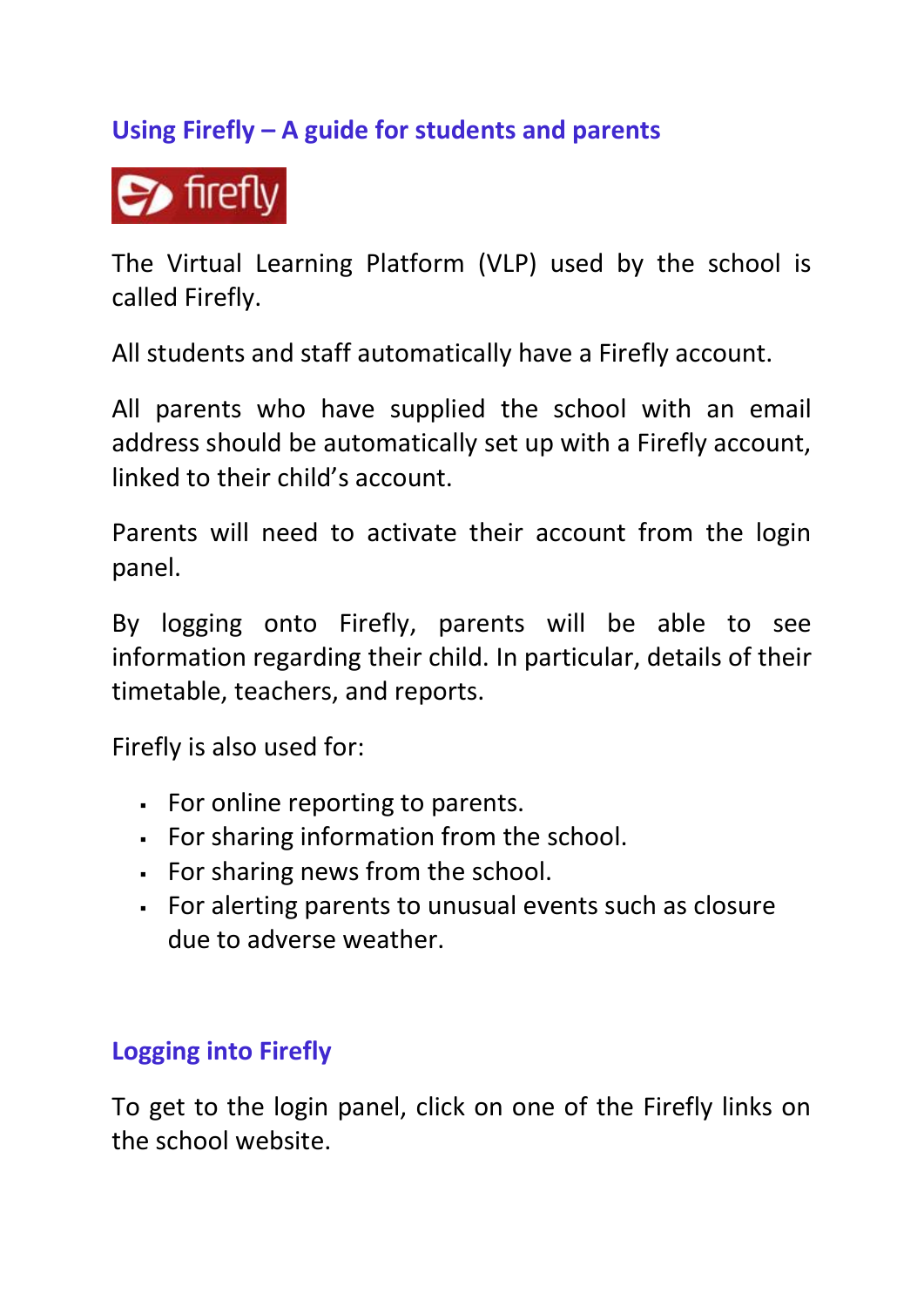Don't rely on searching for Firefly, because a search engine such as Google may return the login to Firefly for a different school.

The login panel should look something like the image below (figure 1). Make sure it has the school logo. To log in as a parent please bear in mind the following:

1. If you are a parent, avoid logging in as your child, this often happens when computers are shared.



| Please enter your details to log in                                 | Or log in with                                    |
|---------------------------------------------------------------------|---------------------------------------------------|
| Login for GOVERNORS, STUDENT TEACHERS and<br><b>OTHER TMP Users</b> | <b>@</b> Login for STUDENTS,<br>PARENTS and STAFF |
| Username or email address                                           |                                                   |
| Password                                                            |                                                   |
| Show password                                                       |                                                   |
| Log in                                                              |                                                   |
| Forgotten your password?                                            |                                                   |

*Figure 1 - Firefly login*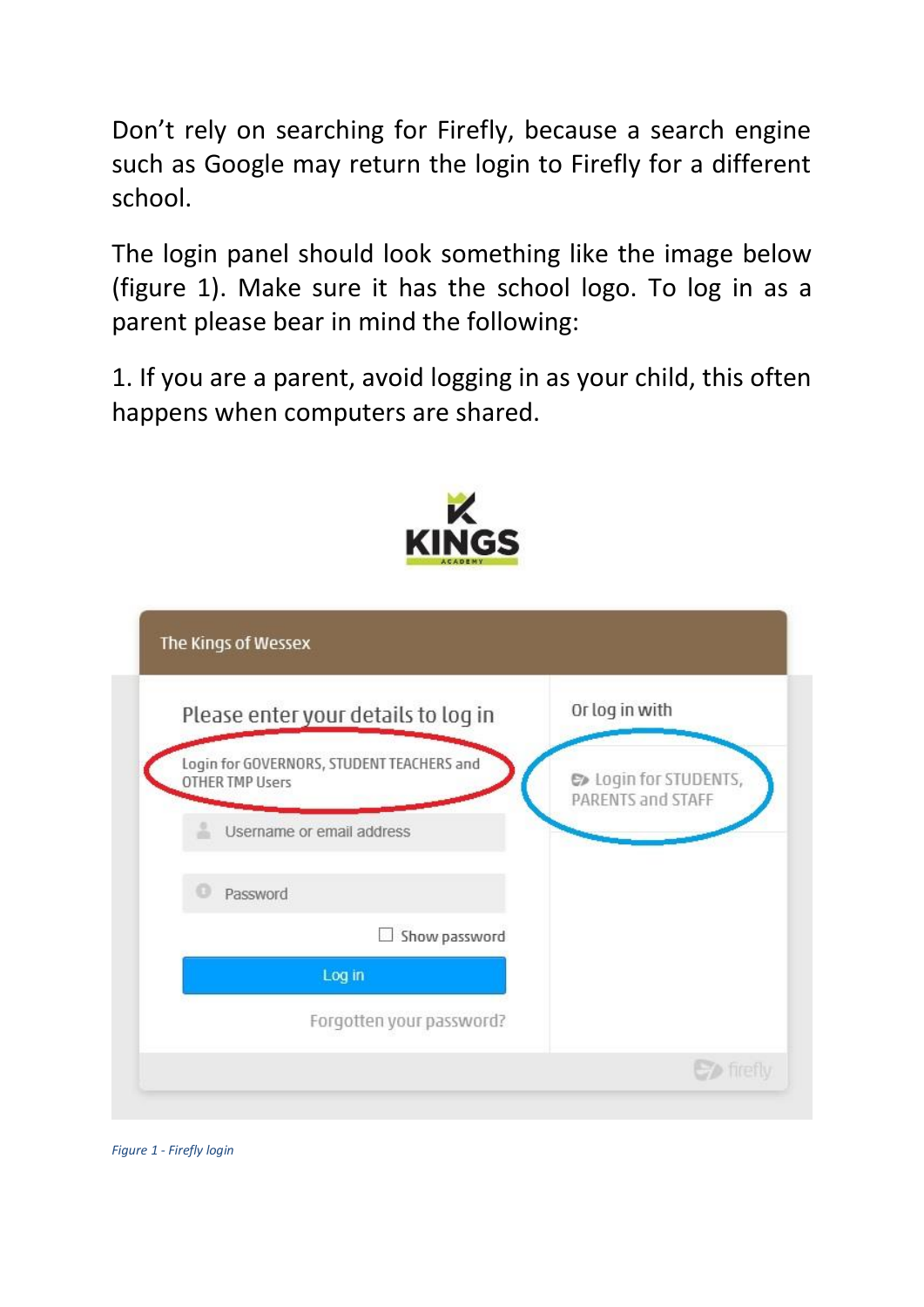2. Make sure you are logging in using the login panel as shown. As a parent or student you won't want to be using the "Login for YEAR 8, GOVERNORS, STUDENT TEACHERS and OTHER TEMPORARY Users" login, so look for "STUDENTS, PARENTS and STAFF". If it does not say "Login for STUDENTS, PARENTS and STAFF" where ringed in red in figure 1, the text ringed in blue will read "Login for STUDENTS, PARENTS and STAFF" - click on this to change to the other login panel as in figure 2.



| Log in using your email address or<br>username           | Or log in with                                        |
|----------------------------------------------------------|-------------------------------------------------------|
| Login for STUDENTS, PARENTS and STAFF                    | <b>C</b> Login for GOVERNORS,<br>STUDENT TEACHERS and |
| $\frac{0}{m}$                                            | <b>OTHER TMP Users</b>                                |
| Password                                                 |                                                       |
| Show password                                            |                                                       |
| Log in                                                   |                                                       |
| Forgotten your password                                  |                                                       |
| Logging in for the first time? Activate your<br>account. |                                                       |
|                                                          | <b>C</b> firefly                                      |

*Figure 2- Firefly login showing activation*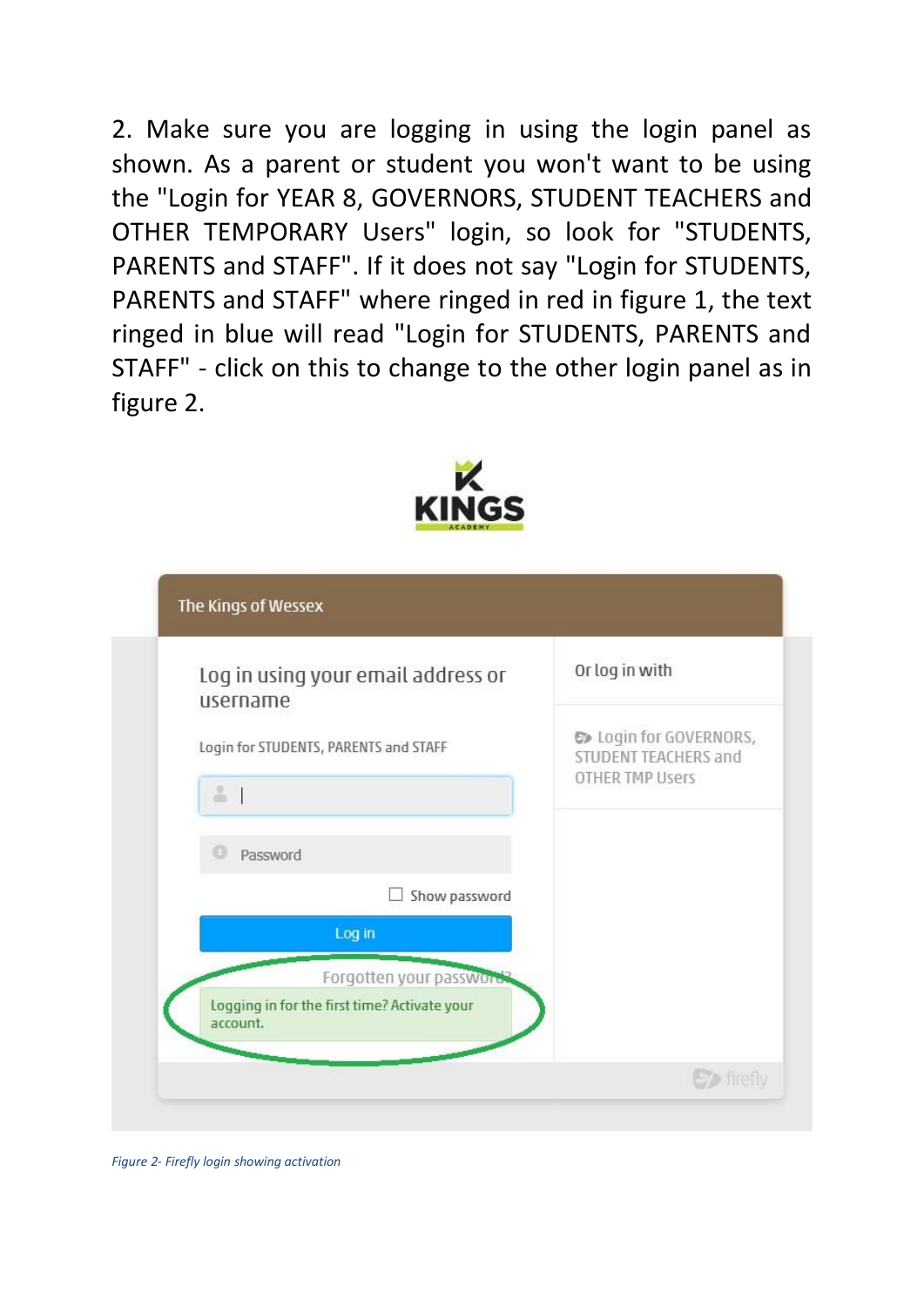3. If using Firefly for the first time as a parent, your account will need to be activated. To start this process, click on the text ringed in green above in figure 2.

4. Whether logging in, or activating your account, parents should use the **email address** that you have given to the school, as your username. Each parent must have their own unique email address to identify them to Firefly. Changes to this take 24 hours to become effective.

5. Students logging in should use the number that they have been given for IT (same as their network login number). This is a 6 digit number that starts with the year that their year group started at Kings of Wessex as Year 9, followed by a sequential 4 digits, different for each student, e.g. 200123.

6. The password students use for Firefly is not the same as their network password. It must be at least 8 characters long, and include uppercase, lowercase, numeric and special characters.

7. Students will be informed of their initial Firefly password by their tutor. This password should be changed (go to Account Settings from the menu arrowed by your name at the top right of the Firefly screen). If forgotten, ask your tutor to request a new password from IT.

8. Passwords for parents may be reset on request to the IT department. Parents may also request a replacement via the login panel. Once logged in to Firefly, a password may be reset at any time, from the Account Settings menu (found at top right of the Firefly page).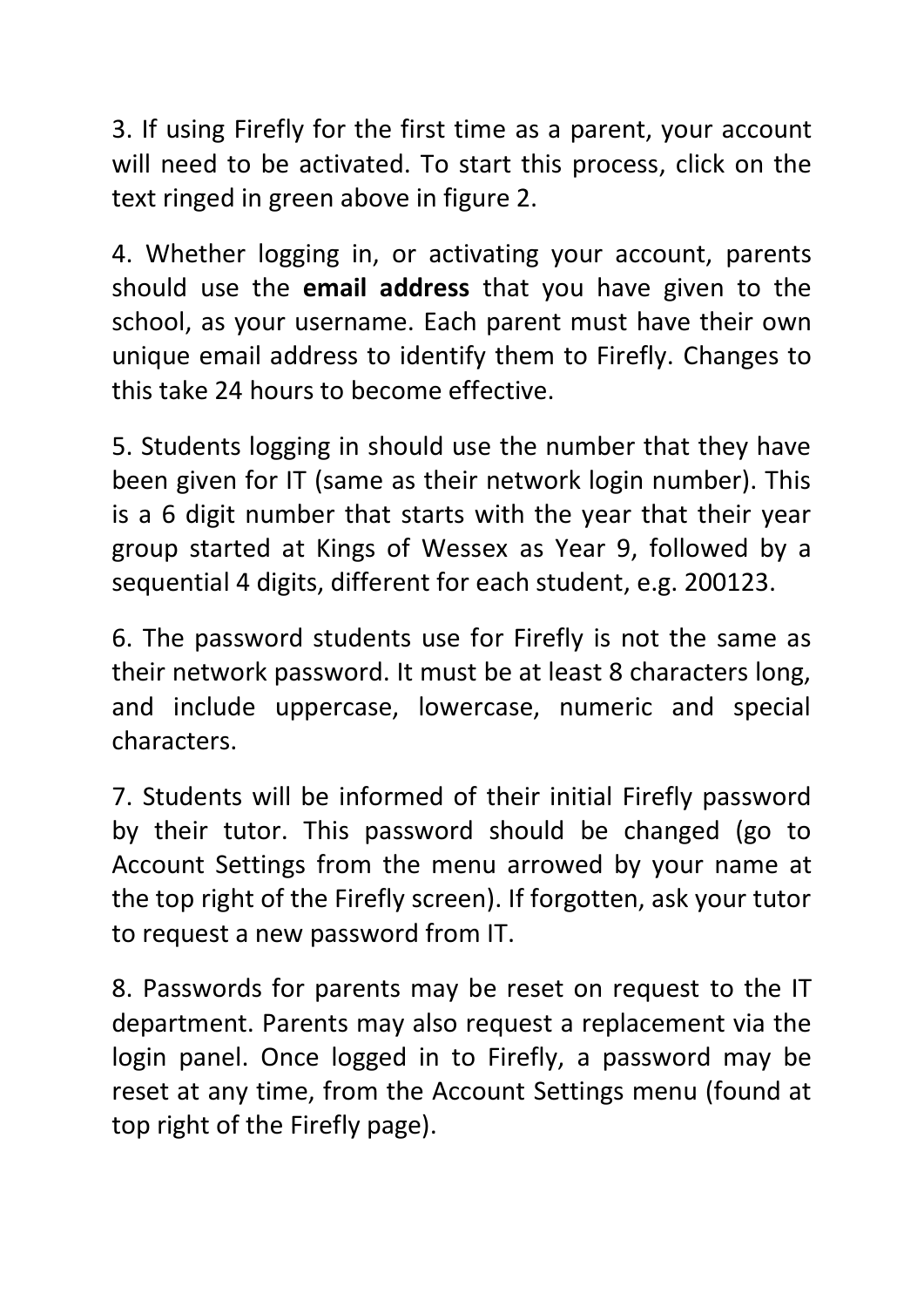9. If you experience difficulty logging in to Firefly, please contact IT support on 01934 745356

#### **Reports**

Firefly provides a parent with their child's reports, timetabling, and homework tasks.

To see reports of other information about your child, log in to Firefly and click on the icon for Your Child, or else scroll down to the heading Browse Profiles, where you will find an icon for your child.

### **Dashboard**

The Dashboard is the Firefly home page. It contains lots of useful information including news, tweets, announcements and timetabling.

The dashboard for parents is different in content and includes links for student's reports.

#### **Resources**

Firefly has a large quantity of useful resources, created by our teachers to support learning.

Resources can be found by clicking on the Resources icon and then selecting the appropriate category, some of which are: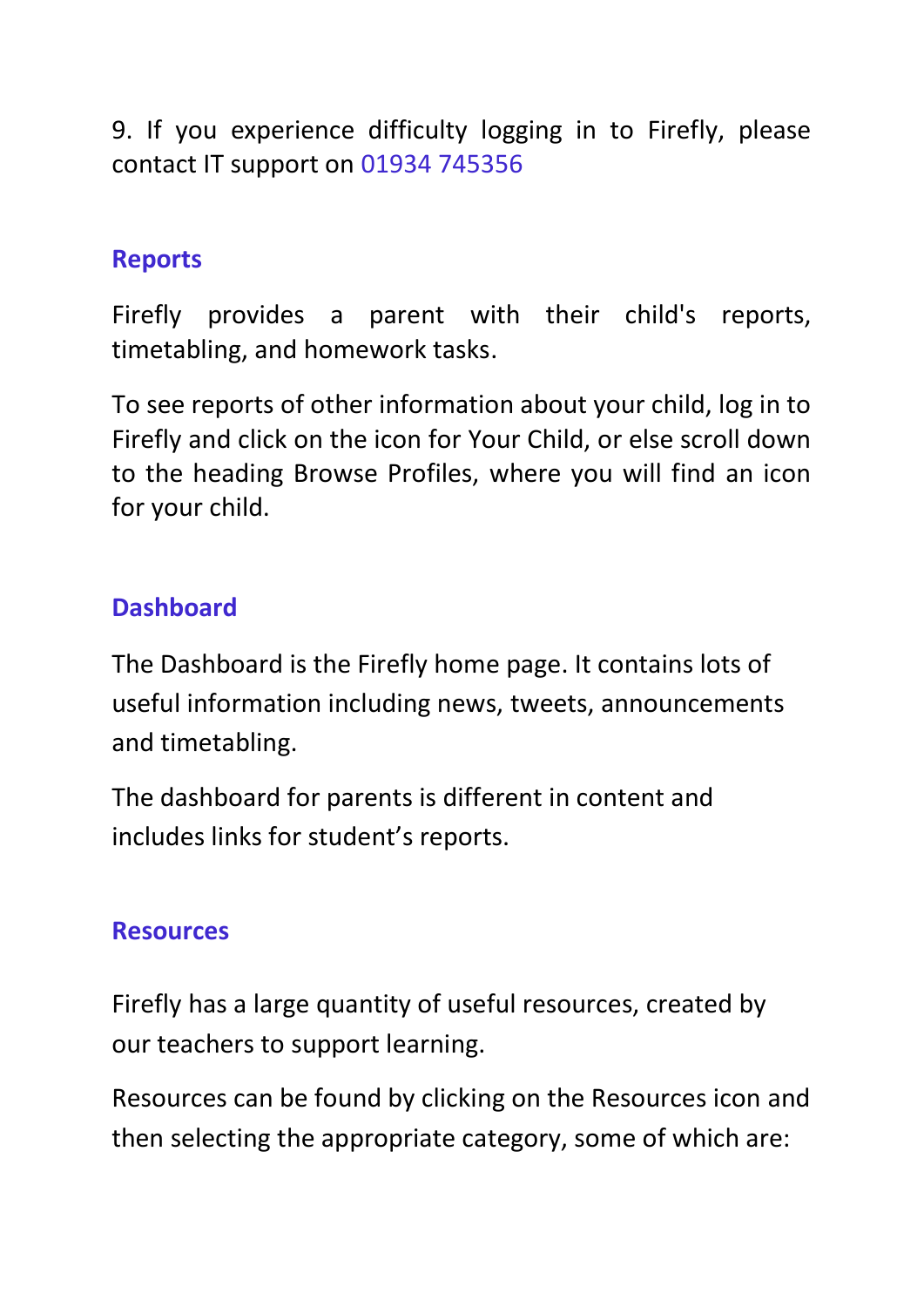- Subjects
- House and Year Groups
- Clubs and Activities
- Student Services
- Parents
- Kings Links

#### **Planner**

The Planner is a Firefly page where a student can see their tasks and timetable for the current day or week.

### **Tasks**

Firefly provides a student and parents with a means to track and manage homework tasks.

The task information will include the date set, date due, the subject, teacher, and a short description of the task. Any resources such as PowerPoint files or video clips can also be attached. It will also show you if your child has completed each task.

All teachers use Firefly to set homework tasks. Students will need to logon to their Firefly account to see clearly what work they need to complete and by when. Firefly allows teachers to provide specific detail about homework tasks, so that they can provide more support for both students and parents.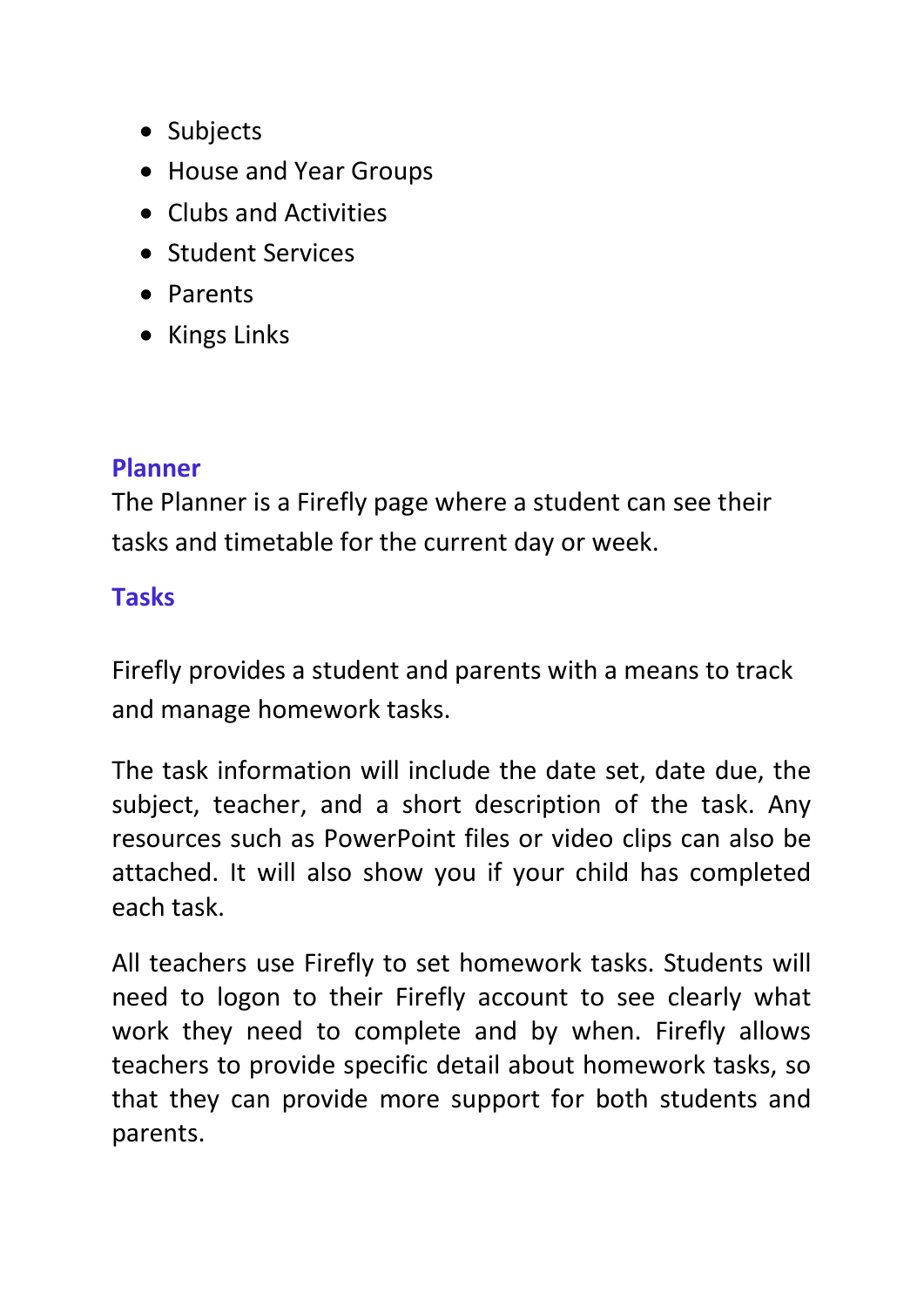Tasks may be seen by clicking on the Tasks icon.

When viewing tasks there are a few things to be aware of:

- The tasks shown will be restricted by whatever filters are in place. There is a reset button to clear all filters.
- The order of tasks shown may be changed.
- Completed or older tasks may be archived.
- Parents can only see those tasks that have been flagged by teachers to be visible to parents.

Sometimes changing these settings means that current tasks may not be noticed, so please be careful to select what you wish to see.

#### **Personal Pages**

Each student has a private storage area on Firefly called Personal Pages where they can save files to access both in school and at home.

Students may also create new personal pages with a full range of Firefly content.

# **The Firefly App**

Firefly has a phone app that can be downloaded. In order to use it you will need the school code, which is **kowa**